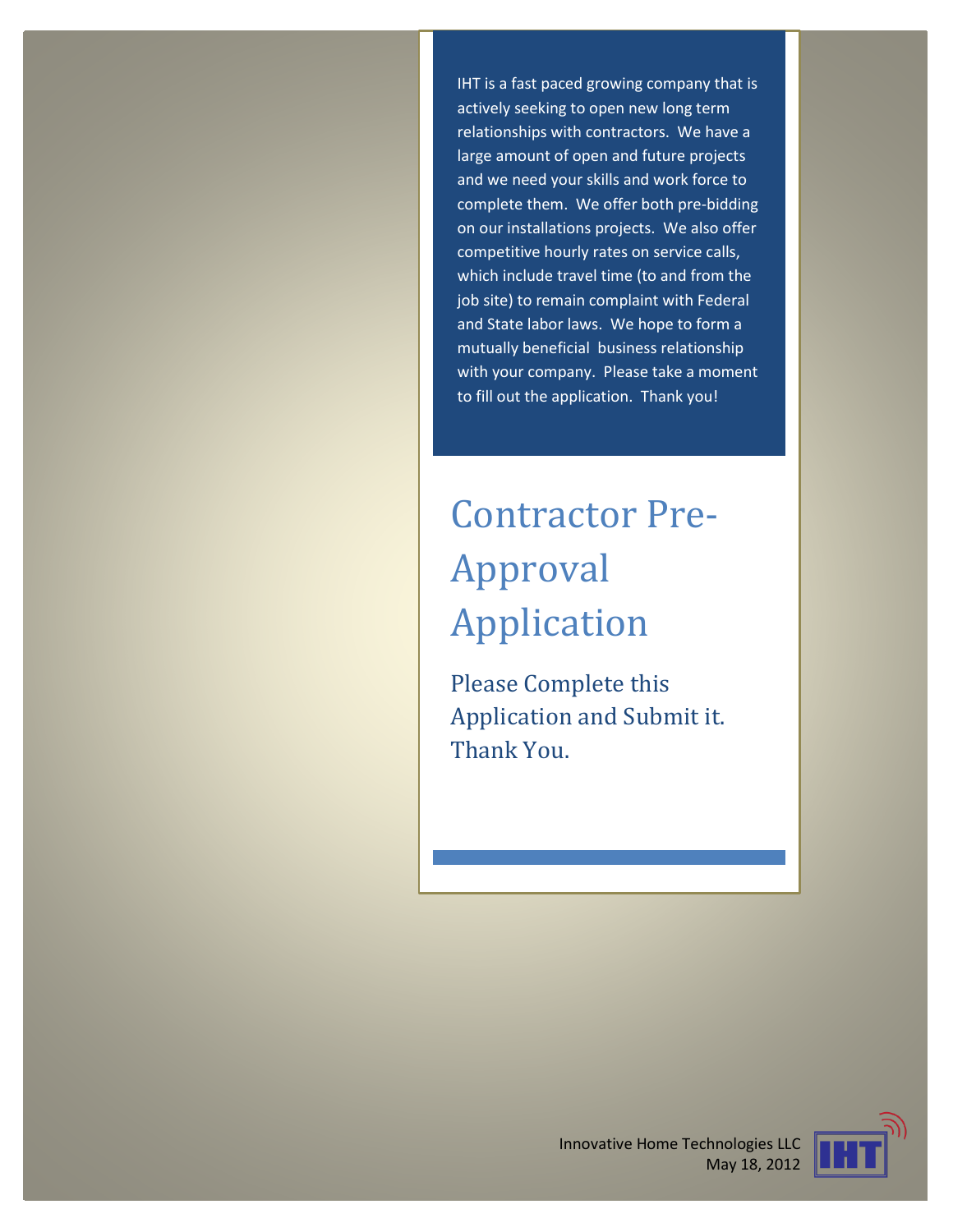

### **Innovative Home Technologies LLC**

# Submit Form

#### **Clear Form CONTRIGHT CONTACT PRE-Approval Application Clear Form Print Form**

This application is for pre-screening contractors. If approved, you will then be asked to sign a contractor agreement and to provide a copy of the following documents: Licenses, COI, required Certifications, Form W-9, and any other applicable documents.

#### **Company Contact Information**

| Company Name: |        |      |
|---------------|--------|------|
| Address:      |        |      |
|               |        |      |
| City:         | State: | Zip: |
| Phone:        | Fax:   |      |
| Email:        |        |      |
| Website:      |        |      |

#### **Representative Information**

| Name:  |         |
|--------|---------|
| Title: |         |
| Phone: | Mobile: |
| Email: |         |

#### **Company Business Information**

| Type of Company:                                                                             |
|----------------------------------------------------------------------------------------------|
| Federal ID#:<br>Duns $#$ :                                                                   |
| Describe type of business/work performed:                                                    |
|                                                                                              |
|                                                                                              |
|                                                                                              |
|                                                                                              |
|                                                                                              |
| Are you a Unionized Company?                                                                 |
| If Yes, please indicate union affiliation:                                                   |
|                                                                                              |
|                                                                                              |
|                                                                                              |
| Please list all licenses (Please include which state license is valid and license numbers.): |
|                                                                                              |
|                                                                                              |
|                                                                                              |
|                                                                                              |
|                                                                                              |
| Please list all certifications:                                                              |
|                                                                                              |
|                                                                                              |
|                                                                                              |
|                                                                                              |
|                                                                                              |
|                                                                                              |